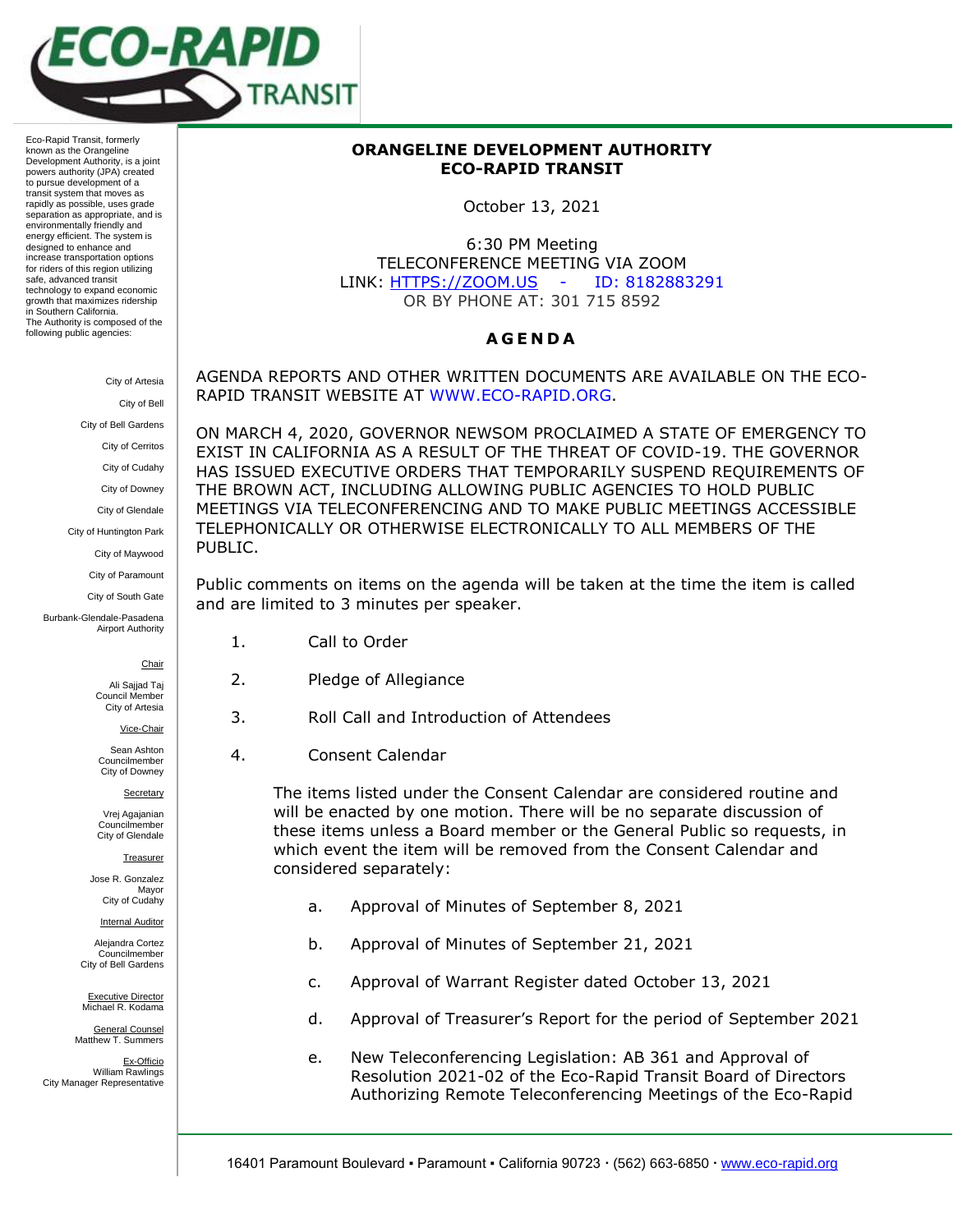

Eco-Rapid Transit, formerly known as the Orangeline Development Authority, is a joint powers authority (JPA) created to pursue development of a transit system that moves as rapidly as possible, uses grade separation as appropriate, and is environmentally friendly and energy efficient. The system is designed to enhance and increase transportation options for riders of this region utilizing safe, advanced transit technology to expand economic growth that maximizes ridership in Southern California. The Authority is composed of the following public agencies:

City of Artesia

City of Bell

City of Bell Gardens

City of Cerritos

City of Cudahy

City of Downey

City of Glendale

City of Huntington Park

City of Maywood

City of Paramount City of South Gate

Burbank-Glendale-Pasadena Airport Authority

**Chair** 

Ali Sajjad Taj Council Member City of Artesia

Vice-Chair

Sean Ashton Councilmember City of Downey

Secretary

Vrej Agajanian Councilmember City of Glendale

**Treasurer** 

Jose R. Gonzalez Mayor City of Cudahy

**Internal Auditor** 

Alejandra Cortez Councilmember City of Bell Gardens

Executive Director Michael R. Kodama

General Counsel Matthew T. Summers

Ex-Officio William Rawlings City Manager Representative

Transit Board of Directors Pursuant to Government Code Section 54953(e) for the continuance of virtual Meetings and Teleconference as the County of Los Angeles is Under Certain Emergency Orders and Still Promotes Social Distancing and the Use of Face Mask.

f. Approval to add Urban Futures Inc to Approved Statement of Qualifications list

End of Consent Calendar

- 5. Public Comments Those Presenting Public Comments on Items not on the Agenda will be heard at this Time
- 6. Presentation by the Honorable Senator Lena A. Gonzalez,  $33<sup>rd</sup>$  California State Senate
- 7. Update and/or Action Regarding West Santa Ana Branch Transit Corridor
- 8. Update and/or Action Regarding Caltrans SB1 Grant Pacific/Randolph and Florence/Salt Lake Stations Area Plans
- 9. Approve Memorandum of Understanding Between Eco-Rapid Transit and the City of Artesia Regarding Financial and Fiduciary Responsibilities
- 10. Approve Memorandum of Understanding Between Eco-Rapid Transit and the City of Artesia to Develop a Transit Oriented Development Governance Plan
- 11. Approve Budget Amendment Adding the TOD Governance Project and West Santa Ana Special Assessment to Eco-Rapid Transit FY 2021-2022 Budget
- 12. Update and/or Action Regarding WSAB Corridor Outreach and Community Participation Request
- 13. Authorize Letter to Metro Chair and Los Angeles County Supervisor Hilda Solis Regarding WSAB Corridor Outreach and Community Participation Request
- 14. Communication Items to the Board
- 15. Communication Items from the Board
- 16. Adjournment

# **NEXT MEETING: November 10, 2021 Location: TBD**